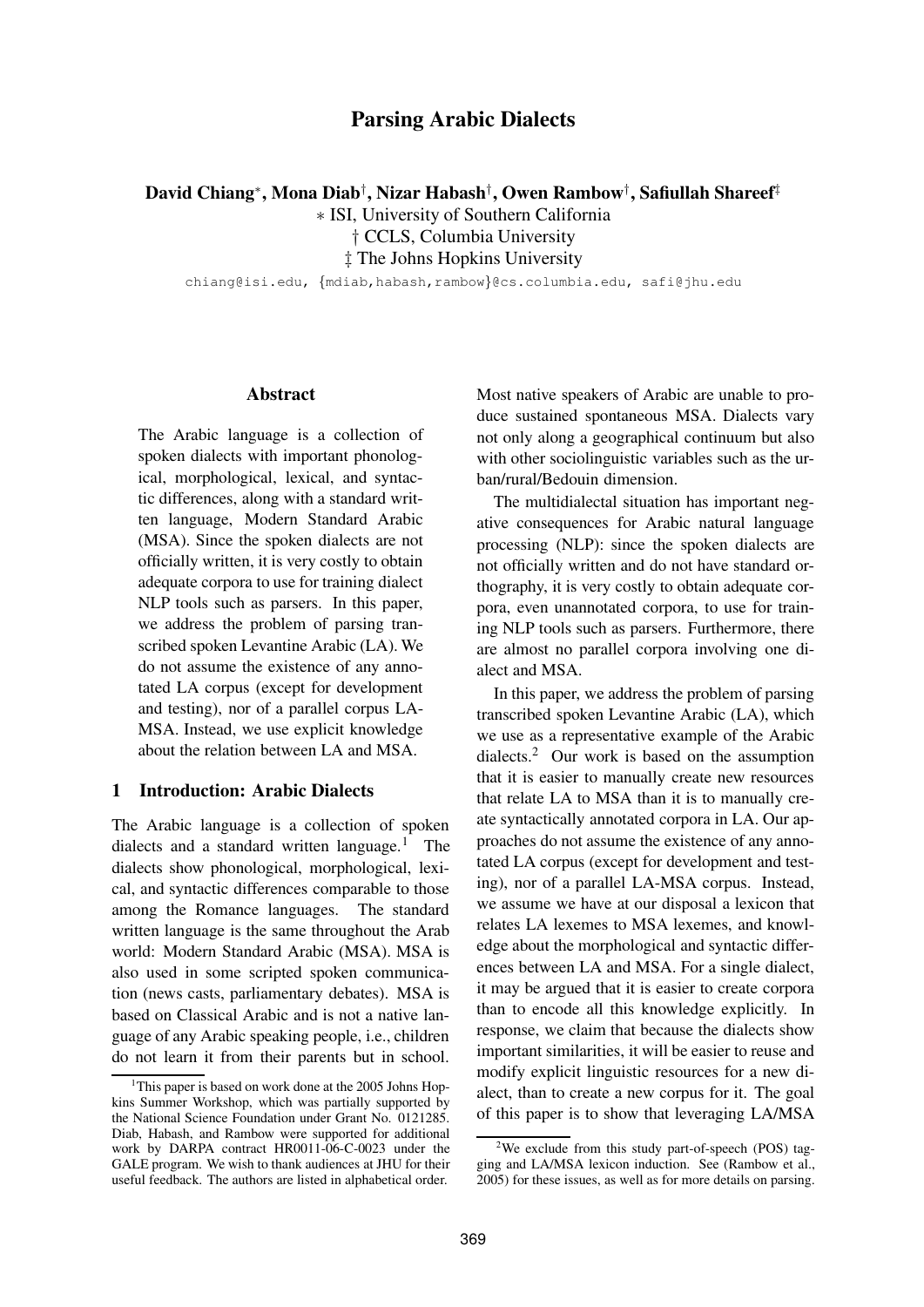resources is feasible; we do not provide a demonstration of cost-effectiveness.

The paper is organized as follows. After discussing related work and available corpora, we present linguistic issues in LA and MSA (Section 4). We then proceed to discuss three approaches: sentence transduction, in which the LA sentence to be parsed is turned into an MSA sentence and then parsed with an MSA parser (Section 5); treebank transduction, in which the MSA treebank is turned into an LA treebank (Section 6); and grammar transduction, in which an MSA grammar is turned into an LA grammar which is then used for parsing LA (Section 7). We summarize and discuss the results in Section 8.

## **2 Related Work**

There has been a fair amount of interest in parsing one language using another language, see for example (Smith and Smith, 2004; Hwa et al., 2004) for recent work. Much of this work uses synchronized formalisms as do we in the grammar transduction approach. However, these approaches rely on parallel corpora. For MSA and its dialects, there are no naturally occurring parallel corpora. It is this fact that has led us to investigate the use of explicit linguistic knowledge to complement machine learning. We refer to additional relevant work in the appropriate sections.

### **3 Linguistic Resources**

We use the MSA treebanks 1, 2 and 3 (ATB) from the LDC (Maamouri et al., 2004). We split the corpus into 10% development data, 80% training data and 10% test data all respecting document boundaries. The training data (ATB-Train) comprises 17,617 sentences and 588,244 tokens.

The Levantine treebank LATB (Maamouri et al., 2006) comprises 33,000 words of treebanked conversational telephone transcripts collected as part of the LDC CALL HOME project. The treebanked section is primarily in the Jordanian subdialect of LA. The data is annotated by the LDC for speech effects such as disfluencies and repairs. We removed the speech effects, rendering the data more text-like. The orthography and syntactic analysis chosen by the LDC for LA closely follow previous choices for MSA, see Figure 1 for two examples. The LATB is used exclusively for development and testing, not for training. We split the data in half respecting document boundaries. The resulting development data comprises 1928 sentences and 11151 tokens (DEV). The test data comprises 2051 sentences and 10,644 tokens (TEST). For all the experiments, we use the non-vocalized (undiacritized) version of both treebanks, as well as the collapsed POS tag set provided by the LDC for MSA and LA.

Two lexicons were created: a small lexicon comprising 321 LA/MSA word form pairs covering LA closed-class words and a few frequent open-class words; and a big lexicon which contains the small lexicon and an additional 1,560 LA/MSA word form pairs. We assign to the mappings in the two lexicons both uniform probabilities and biased probabilities using Expectation Maximization (EM; see (Rambow et al., 2005) for details of the use of EM). We thus have four different lexicons: Small lexicon with uniform probabilities (SLXUN); Small Lexicon with EMbased probabilities (SLXEM); Big Lexicon with uniform probabilities (BLXUN); and Big Lexicon with EM-based probabilities (BLXEM).

### **4 Linguistic Facts**

We illustrate the differences between LA and  $MSA$  using an example<sup>3</sup>:

(LA) الرجال بيحبو ش الشغل هدا .a. الد)

AlrjAl byHbw \$ Al\$gl the-men like not the-work this hdA

the men do not like this work

b. يحب الرجال هذا العمل b. ل

lA yHb AlrjAl h\*A AlEml not like the-men this the-work

the men do not like this work

Lexically, we observe that the word for 'work' is ) *Al*\$*gl* in LA but \* *AlEml* in MSA. In contrast, the word for 'men' is the same in both LA and MSA: *AlrjAl*. There are typically  \$ (LA) and ( *lA* (MSA) for 'not'. Morphologalso differences in function words, in our example ically, we see that LA *byHbw* has the same stem as MA  $\rightarrow$  *yHb*, but with two additional morphemes: the present aspect marker *b-* which does not exist in MSA, and the agreement marker

 $\frac{3}{3}$ Arabic Examples are transliter-<br>ated using the Buckwalter scheme: the Buckwalter http://www.ldc.upenn.edu/myl/morph/buckwalter.html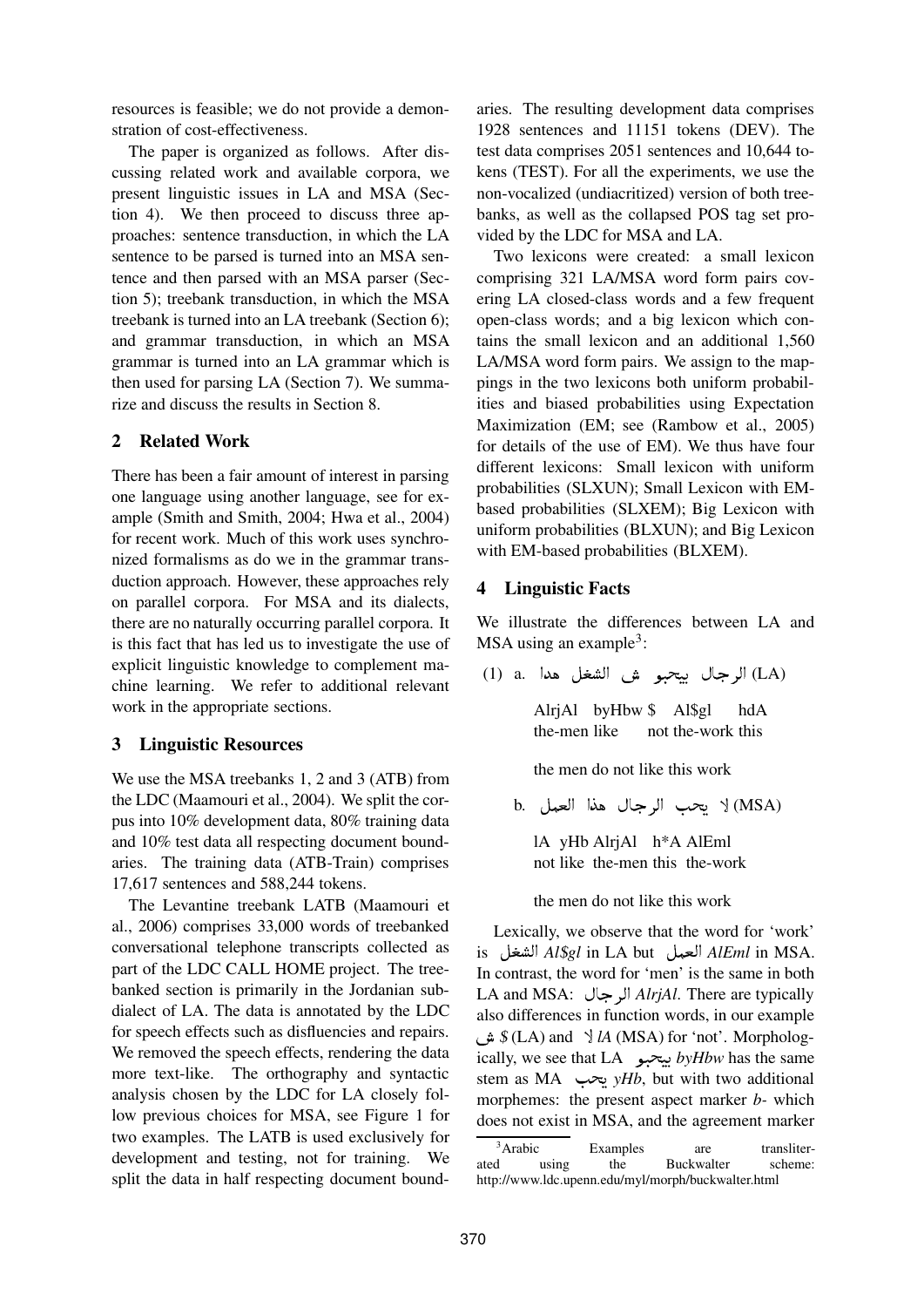

Figure 1: LDC-style left-to-right phrase structure trees for LA (left) and MSA (right) for sentence (1)

*-w*, which is used in MSA only in subject-initial sentences, while in LA it is always used.

Syntactically, we observe three differences. First, the subject precedes the verb in LA (SVO order), but follows in MSA (VSO order). This is in fact not a strict requirement, but a strong preference: both varieties allow both orders. Second, we see that the demonstrative determiner follows the noun in LA, but precedes it in MSA. Finally, we see that the negation marker follows the verb in LA, while it precedes the verb in  $MSA<sup>4</sup>$ . The two phrase structure trees are shown in Figure 1 in the LDC convention. Unlike the phrase structure trees, the (unordered) dependency trees for the MSA and LA sentences (not shown here for space considerations) are isomorphic. They differ only in the node labels.

#### **5 Sentence Transduction**

In this approach, we parse an MSA translation of the LA sentence and then link the LA sentence to the MSA parse. Machine translation (MT) is not easy, especially when there are no MT resources available such as naturally occurring parallel text or transfer lexicons. However, for this task we have three encouraging insights. First, for really close languages it is possible to obtain better translation quality by means of simpler methods (Hajic et al., 2000). Second, suboptimal MSA output can still be helpful for the parsing task without necessarily being fluent or accurate (since our goal is parsing LA, not translating it to MSA). And finally, translation from LA to MSA is easier than from MSA to LA. This is a result of the availability of abundant resources for MSA as compared to LA: for example, text corpora and tree banks for

language modeling and a morphological generation system (Habash, 2004).

One disadvantage of this approach is the lack of structural information on the LA side for translation from LA to MSA, which means that we are limited in the techniques we can use. Another disadvantage is that the translation can add more ambiguity to the parsing problem. Some unambiguous dialect words can become syntactically ambiguous in MSA. For example, the LA words *mn* 'from' and *myn* 'who' both are translated into an orthographically ambiguous form in MSA - *mn* 'from' or 'who'.

#### **5.1 Implementation**

Each word in the LA sentence is translated into a bag of MSA words, producing a sausage lattice. The lattice is scored and decoded using the SRILM toolkit with a trigram language model trained on 54 million MSA words from Arabic Gigaword (Graff, 2003). The text used for language modeling was tokenized to match the tokenization of the Arabic used in the ATB and LATB. The tokenization was done using the ASVM Toolkit (Diab et al., 2004). The 1-best path in the lattice is passed on to the Bikel parser (Bikel, 2002), which was trained on the MSA training ATB. Finally, the terminal nodes in the resulting parse structure are replaced with the original LA words.

#### **5.2 Experimental Results**

Table 1 describes the results of the sentence transduction path on the development corpus (DEV) in different settings: using no POS tags in the input versus using gold POS tags in the input, and using SLXUN versus BLXUN. The baseline results are obtained by parsing the LA sentence directly using the MSA parser (with and without gold POS tags). The results are reported in terms of PARSEVAL's

<sup>4</sup>Levantine also has other negation markers that precede the verb, as well as the circumfi x *m- -*\$.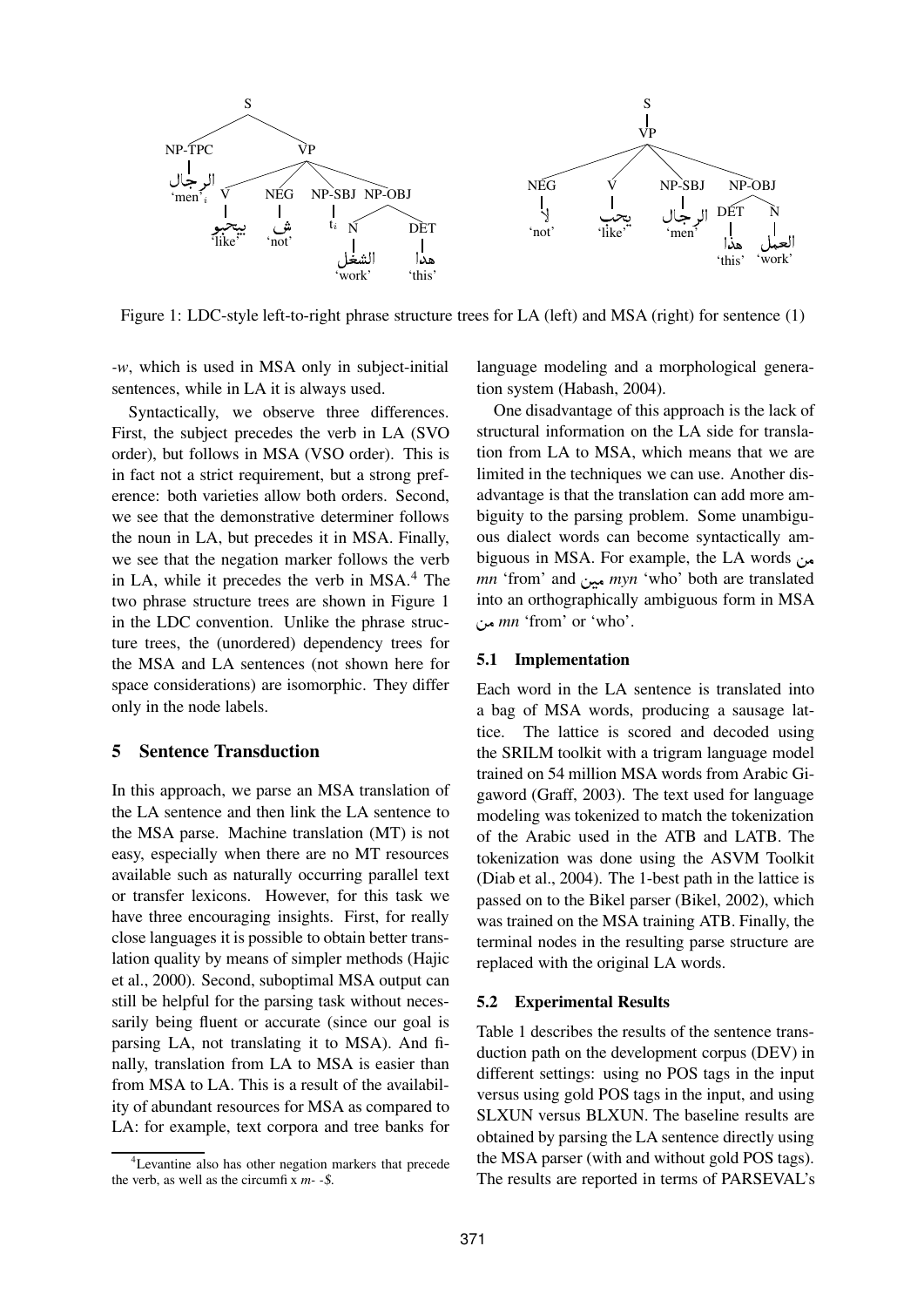|                 | <b>No Tags</b> | <b>Gold Tags</b> |
|-----------------|----------------|------------------|
| <b>Baseline</b> | 59.4/51.9/55.4 | 64.0/58.3/61.0   |
| <b>SLXUN</b>    | 63.8/58.3/61.0 | 67.5/63.4/65.3   |
| <b>BLXUN</b>    | 65.3/61.1/63.1 | 66.8/63.2/65.0   |

Table 1: Sentence transduction results on DEV (labeled precision/recall/F-measure)

|                 | <b>No Tags</b> | <b>Gold Tags</b> |
|-----------------|----------------|------------------|
| <b>Baseline</b> | 53.5           | 60.2             |
| <b>SLXUN</b>    | 57.7           | 64.0             |

Table 2: Sentence transduction results on TEST (labeled F-measure)

### Precision/Recall/F-Measure.

Using SLXUN improves the F1 score for no tags and for gold tags. A further improvement is gained when using the BLXUN lexicon with no POS tags in the input, but this improvement disappears when we use BLXUN with gold POS tags. We suspect that the added translation ambiguity from BLXUN is responsible for the drop. We also experimented with the SLXEM and BLXEM lexicons. There was no consistent improvement.

In Table 2, we report the F-Measure score on the test set (TEST) for the baseline and for SLXUN (with and without gold POS tags). We see a general drop in performance between DEV and TEST for all combinations suggesting that TEST is a harder set to parse than DEV.

### **5.3 Discussion**

The current implementation does not handle cases where the word order changes between MSA and LA. Since we start from an LA string, identifying constituents to permute is clearly a hard task. We experimented with identifying strings with the postverbal LA negative particle \$ and then permuting them to obtain the MSA preverbal order. The original word positions are "bread-crumbed" through the systems language modeling and parsing steps and then used to construct an unordered dependency parse tree labeled with the input LA words. (A constituency representation is meaningless since word order changes from LA to MSA.) The results were not encouraging since the effect of the positive changes was undermined by newly introduced errors.

## **6 Treebank Transduction**

In this approach, the idea is to convert the MSA treebank (ATB-Train) into an LA-like treebank using linguistic knowledge of the systematic variations on the syntactic, lexical and morphological levels across the two varieties of Arabic. We then train a statistical parser on the newly transduced treebank and test the parsing performance against the gold test set of the LA treebank sentences.

### **6.1 MSA Transformations**

We now list the transformations we applied to ATB-Train:

### **6.1.1 Structural Transformations**

*Consistency checks (***CON***):* These are conversions that make the ATB annotation more consistent. For example, there are many cases where *SBAR* and *S* nodes are used interchangeably in the MSA treebank. Therefore, an *S* clause headed by a complementizer is converted to an *SBAR*.

*Sentence Splitting (***TOPS***):* A fair number of sentences in the ATB has a root node *S* with several embedded direct descendant *S* nodes, sometimes conjoined using the conjunction *w*. We split such sentences into several shorter sentences.

### **6.1.2 Syntactic Transformations**

There are several possible systematic syntactic transformations. We focus on three major ones due to their significant distributional variation in MSA and LA. They are illustrated in Figure 1.

*Negation (***NEG***):* In MSA negation is marked with preverbal negative particles. In LA, a negative construction is expressed in one of three possible ways: *m*\$/*mA* preceding the verb; a particle \$ suffixed onto the verb; or a circumfix of a prefix *mA* and suffix it \$. We converted all negation instances in the ATB-Train three ways reflecting the LA constructions for negation.

*VSO-SVO Ordering (***SVO***):* Both Verb Subject Object (VSO) and Subject Verb Object (SVO) constructions occur in MSA and LA treebanks. But pure VSO constructions – where there is no pro-drop – occur in the LA corpus only 10% of the data, while VSO is the most frequent ordering in MSA. Hence, the goal is to skew the distributions of the SVO constructions in the MSA data. Therefore, VSO constructions are both replicated and converted to SVO constructions.

*Demonstrative Switching (***DEM***):* In LA, demonstrative pronouns precede or, more com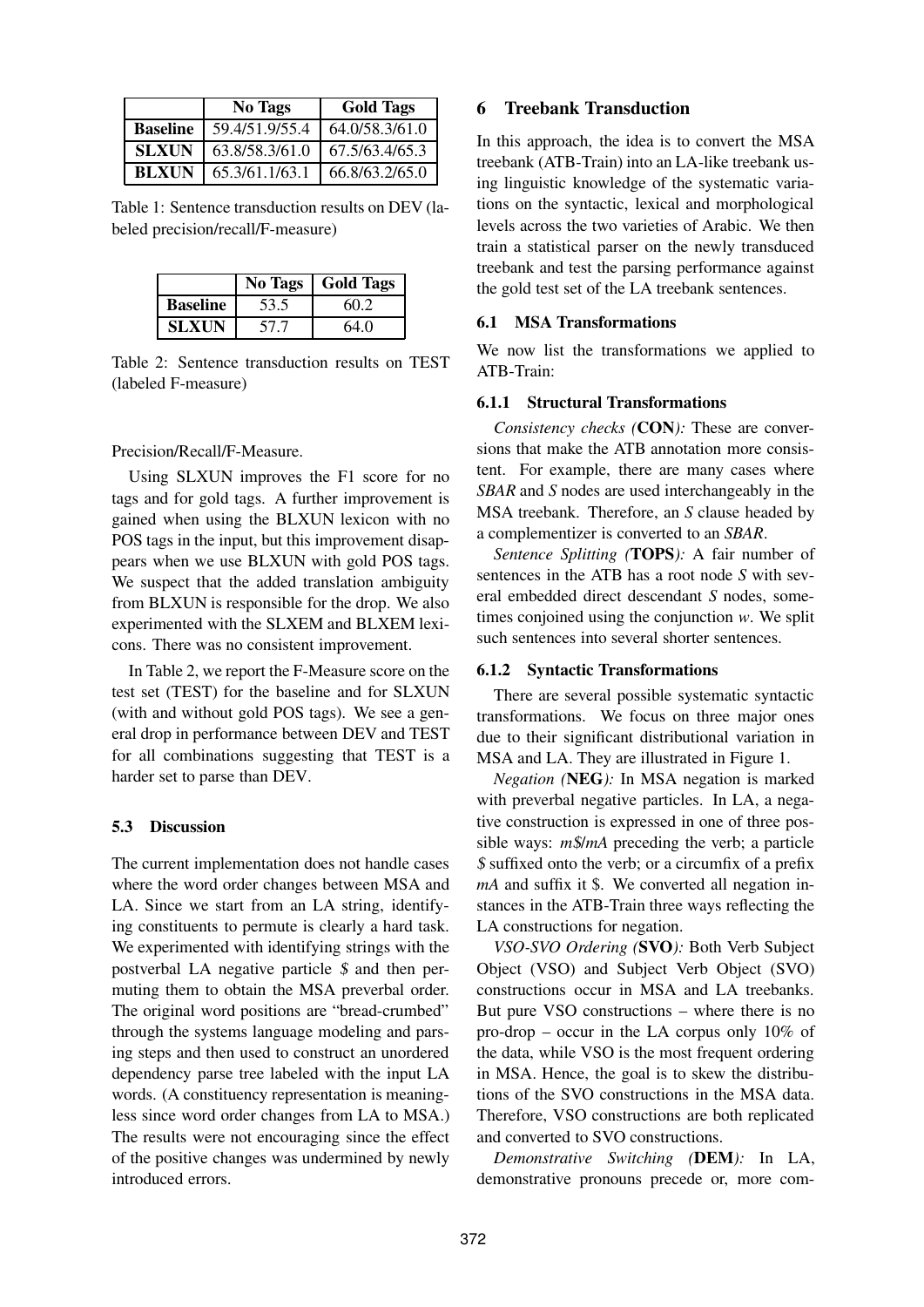monly, follow the nouns they modify, while in MSA demonstrative pronoun only precede the noun they modify. Accordingly, we replicate the LA constructions in ATB-Train and moved the demonstrative pronouns to follow their modified nouns while retaining the source MSA ordering simultaneously.

### **6.1.3 Lexical Substitution**

We use the four lexicons described in Section 3. These resources are created with a coverage bias from LA to MSA. As an approximation, we reversed the directionality to yield MSA to LA lexicons, retaining the assigned probability scores. Manipulations involving lexical substitution are applied only to the lexical items without altering the POS tag or syntactic structure.

### **6.1.4 Morphological Transformations**

We applied some morphological rules to handle specific constructions in the LA. The POS tier as well as the lexical items were affected by these manipulations.

*bd Construction (***BD***)*: *bd* is an LA noun that means 'want'. It acts like a verb in verbal constructions yielding VP constructions headed by NN. It is typically followed by a possessive pronoun. Accordingly, we translated all MSA verbs meaning *want*/*need* into the noun *bd* and changed their POS tag to the nominal tag NN. In cases where the subject of the MSA verb is pro-dropped, we add a clitic possessive pronoun in the first or second person singular. This was intended to bridge the genre and domain disparity between the MSA and LA data.

*Aspectual Marker b (***ASP***):* In dialectal Arabic, present tense verbs are marked with an initial *b*. Therefore we add a *b* prefix to all verbs of POS tag type VBP. The aspectual marker is present on the verb *byHbw* in the LA example in Figure 1.

*lys Construction (***LYS***):* In the MSA data, *lys* is interchangeably marked as a verb and as a particle. However, in the LA data, *lys* occurs only as a particle. Therefore, we convert all occurrences of *lys* into RP.

### **6.2 Experimental Results**

We transform ATB-Train into an LA-like treebank using different strategies, and then train the Bikel parser on the resulting LA-like treebank. We parse the LA test set with the Bikel parser trained in this manner. As before, we report results on DEV and

|                 | <b>No Tags</b> | <b>Gold Tags</b> |
|-----------------|----------------|------------------|
| <b>Baseline</b> | 59.5/52/55.5   | 64.2/58.4/61.1   |
| <b>MORPH</b>    |                | 63.9/58/60.8     |
| <b>SLXEM</b>    |                | 64.2/59.3/61.7   |
| <b>NEG</b>      |                | 64.5/58.9/61.6   |
| <b>STRUCT</b>   |                | 64.6/59.2/61.8   |
| $+NEG$          |                | 64.6/59.5/62     |
| $+NEG$          |                |                  |
| +SLXEM          | 62.1/55.9/58.8 | 65.5/61.3/63.3   |

Table 3: Treebank transduction results on DEV(labeled precision/recall/F-measure)

|                 | No Tags | <b>Gold Tags</b> |
|-----------------|---------|------------------|
| <b>Baseline</b> | 53.5    | 60 2             |
| <b>STRUCT</b>   |         |                  |
| +NEG+SLXEM      | 57      | 62 1             |

Table 4: Treebank transduction results on TEST (labeled F-measure)

TEST sets, without POS tags and with gold POS tags, using the Parseval metrics of labeled precision, labeled recall and f-measure. Table 3 summarizes the results on the LA development set.

In Table 3, **STRUCT** refers to the structural transformations combining **TOPS** with **CON**. Of the Syntactic transformations applied, **NEG** is the only transformation that helps performance. Both **SVO** and **DEM** decrease the performance from the baseline with F-measures of 59.4 and 59.5, respectively. Of the lexical substitutions (i.e., lexicons), **SLXEM** helps performance the best. **MORPH** refers to a combination of all the morphological transformations. **MORPH** does not help performance, as we see a decrease from the baseline by 0.3% when applied on its own. When combining **MORPH** with other conditions, we see a consistent decrease. For instance, **STRUCT+NEG+SLXEM+MORPH** yields an fmeasure of 62.9 compared to 63.3 yielded by **STRUCT+NEG+SLXEM**. The best results obtained are those from combining **STRUCT** with **NEG** and **SLXEM** for both the No Tag and Gold Tag conditions.

Table 4 shows the results obtained on TEST. As for the sentence transduction case, we see an overall reduction in the performance indicating that the test data is very different from the training data.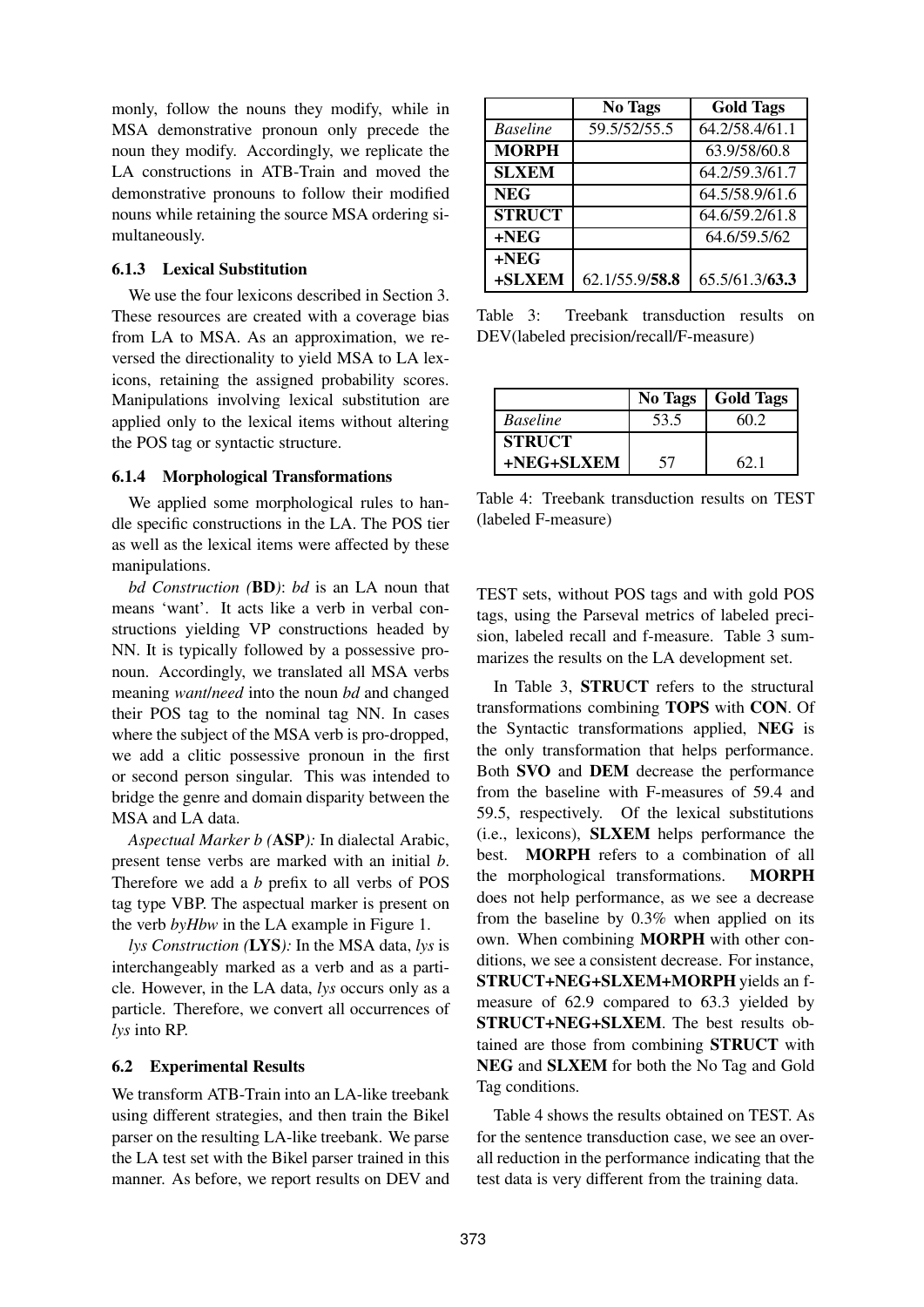### **6.3 Discussion**

The best performing condition always includes **CON**, **TOPS** and **NEG**. **SLXEM** helps as well, however, due to the inherent directionality of the resource, its impact is limited. We experimented with the other lexicons but none of them helped improve performance. We believe that the EM probabilities helped in biasing the lexical choices, playing the role of an LA language model (which we do not have). We do not observe any significant improvement from applying **MORPH**.

## **7 Grammar Transduction**

The grammar-transduction approach uses the machinery of synchronous grammars to relate MSA and LA. A synchronous grammar composes paired *elementary trees*, or fragments of phrase-structure trees, to generate pairs of phrase-structure trees. In the present application, we start with MSA elementary trees (plus probabilities) induced from the ATB and transform them using handwritten rules into dialect elementary trees to yield an MSAdialect synchronous grammar. This synchronous grammar can be used to parse new dialect sentences using statistics gathered from the MSA data.

Thus this approach can be thought of as a variant of the treebank-transduction approach in which the syntactic transformations are localized to elementary trees. Moreover, because a parsed MSA translation is produced as a byproduct, we can also think of this approach as being related to the sentence-transduction approach.

#### **7.1 Preliminaries**

The parsing model used is essentially that of Chiang (Chiang, 2000), which is based on a highly restricted version of tree-adjoining grammar. In its present form, the formalism is tree-substitution grammar (Schabes, 1990) with an additional operation called *sister-adjunction* (Rambow et al., 2001). Because of space constraints, we omit discussion of the sister-adjunction operation in this paper.

A tree-substitution grammar is a set of elementary trees. A frontier node labeled with a nonterminal label is called a *substitution site*. If an elementary tree has exactly one terminal symbol, that symbol is called its *lexical anchor*.

A derivation starts with an elementary tree and proceeds by a series of composition operations.

In the substitution operation, a substitution site is rewritten with an elementary tree with a matching root label. The final product is a tree with no more substitution sites.

A *synchronous* TSG is a set of pairs of elementary trees. In each pair, there is a one-to-one correspondence between the substitution sites of the two trees, which we represent using boxed indices (Figure 2). The substitution operation then rewrites a pair of coindexed substitution sites with an elementary tree pair. A *stochastic* synchronous TSG adds probabilities to the substitution operation: the probability of substituting an elementary tree pair  $\langle \alpha, \alpha' \rangle$  at a substitution site pair  $\langle \eta, \eta' \rangle$  is  $P(\alpha, \alpha' \mid \eta, \eta').$ 

When we parse a monolingual sentence  $S$  using one side of a stochastic synchronous TSG, using a straightforward generalization of the CKY and Viterbi algorithms, we obtain the highestprobability paired derivation which includes a parse for S on one side, and a parsed translation of  $S$  on the other side. It is also straightforward to calculate inside and outside probabilities for reestimation by Expectation-Maximization (EM).

#### **7.2 An MSA-dialect synchronous grammar**

We now describe how we build our MSA-dialect synchronous grammar. As mentioned above, the MSA side of the grammar is extracted from the ATB in a process described by Chiang and others (Chiang, 2000; Xia et al., 2000; Chen, 2001). This process also gives us MSA-only substitution probabilities  $P(\alpha | \eta)$ .

We then apply various transformation rules (described below) to the MSA elementary trees to produce a dialect grammar, at the same time assigning probabilities  $P(\alpha' | \alpha)$ . The synchronoussubstitution probabilities can then be estimated as:

$$
P(\alpha, \alpha' \mid \eta, \eta') \approx P(\alpha \mid \eta) P(\alpha' \mid \alpha)
$$
  
\n
$$
\approx P(\alpha \mid \eta) P(w', t' \mid w, t)
$$
  
\n
$$
P(\bar{\alpha}' \mid \bar{\alpha}, w', t', w, t)
$$

where w and t are the lexical anchor of  $\alpha$  and its POS tag, and  $\bar{\alpha}$  is the equivalence class of  $\alpha$ modulo lexical anchors and their POS tags.

 $P(w', t' | w, t)$  is assigned as described in Section 3;  $P(\bar{\alpha}' | \bar{\alpha}, w', t', w, t)$  is initially assigned by hand. Because the full probability table for the latter would be quite large, we smooth it using a backoff model so that the number of parameters to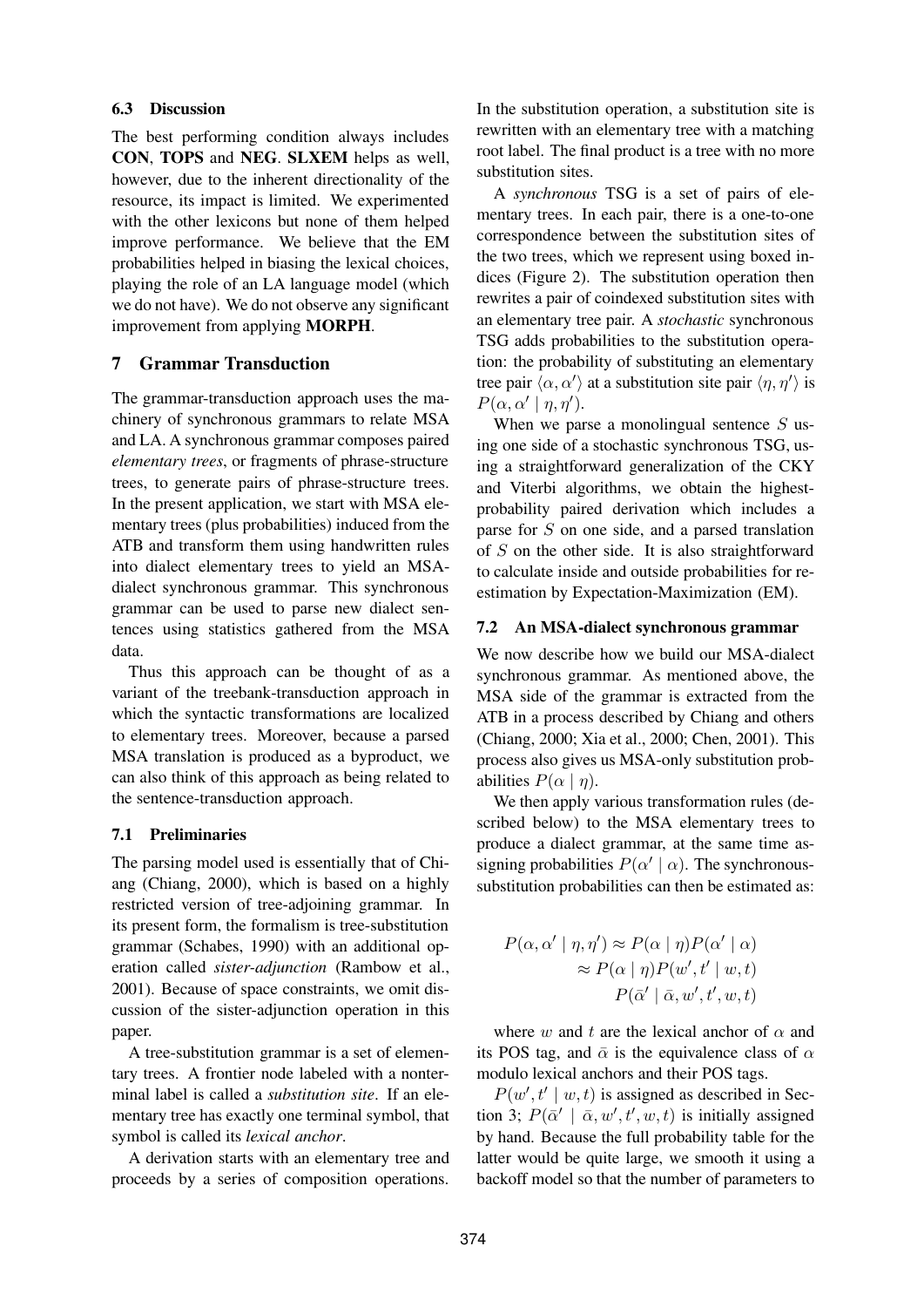

Figure 2: Example elementary tree pair of a synchronous TSG.

be chosen is manageable. Finally, we reestimate these parameters using EM.

Because of the underlying syntactic similarity between the two varieties of Arabic, we assume that every tree in the MSA grammar extracted from the MSA treebank is also an LA tree. In addition, we perform certain tree transformations on all elementary trees which match the pattern: **NEG** and **SVO** (Section 6.1.2) and **BD** (Section 6.1.4). **NEG** is modified so that we simply insert a \$ negation marker postverbally, as the preverbal markers are handled by MSA trees.

### **7.3 Experimental Results**

We first use DEV to determine which of the transformations are useful. The results are shown in Table 5. The baseline is the same as in the previous two approaches. We see that important improvements are obtained using lexicon SLXUN. Adding the **SVO** transformation does not improve the results, but the **NEG** and **BD** transformations help slightly, and their effect is (partly) cumulative. (We did not perform these tuning experiments on input with no POS tags.) We also experimented with the SLXEM and BLXEM lexicons. There was no consistent improvement.

#### **7.4 Discussion**

We observe that the lexicon can be used effectively in our synchronous grammar framework. In addition, some syntactic transformations are useful. The **SVO** transformation, we assume, turned out not to be useful because the **SVO** word order is also possible in MSA, so that the new trees were not needed and needlessly introduced new derivations. The **BD** transformation shows the importance not of general syntactic transformations, but rather of lexically specific syntactic transformations: varieties within one language family may

|                 | <b>No Tags</b> | <b>Gold Tags</b> |
|-----------------|----------------|------------------|
| <b>Baseline</b> | 59.4/51.9/55.4 | 64.0/58.3/61.0   |
| <b>SLXUN</b>    | 63.0/60.8/61.9 | 66.9/67.0/66.9   |
| $+$ SVO         |                | 66.9/66.7/66.8   |
| $+NEG$          |                | 67.0/67.0/67.0   |
| $+ BD$          |                | 67.4/67.0/67.2   |
| $+NEG + BD$     |                | 67.4/67.1/67.3   |
| <b>BLXUN</b>    | 64.9/63.7/64.3 | 67.9/67.4/67.6   |

Table 5: Grammar transduction results on development corpus (labeled precision/recall/Fmeasure)

|                 | <b>No Tags</b> | <b>Gold Tags</b> |
|-----------------|----------------|------------------|
| <b>Baseline</b> | 53.5           | 60.2             |
| <b>SLXUN</b>    |                |                  |
| $+$ Neg + bd    | 60 2.          | 67 1             |

Table 6: Grammar transduction results on TEST (labeled F-measure)

differ more in terms of the lexico-syntactic constructions used for a specific (semantic or pragmatic) purpose than in their basic syntactic inventory. Note that our tree-based synchronous formalism is ideally suited for expressing such transformations since it is lexicalized, and has an extended domain of locality.

### **8 Summary of Results and Discussion**

We have built three frameworks for leveraging MSA corpora and explicit knowledge about the lexical, morphological, and syntactic differences between MSA and LA for parsing LA. The results on TEST are summarized in Table 7, where performance is given as absolute and relative reduction in labeled F-measure error (i.e.,  $100-F$ ). We see that some important improvements in parsing